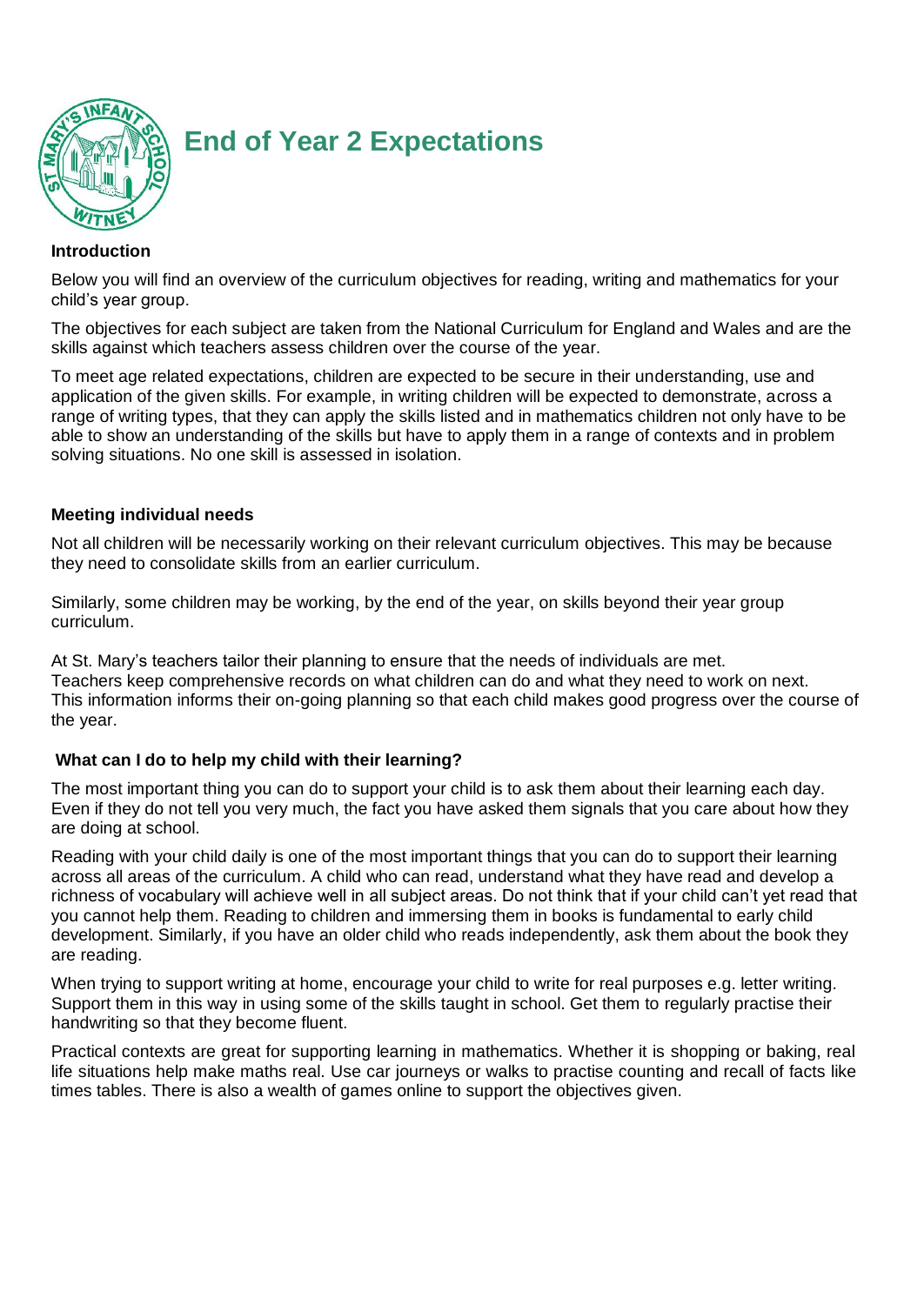## **English**

Year 2

## **READING**

#### **Word Reading**

Read accurately words of two or more syllables that contain common graphemes taught so far

Read words containing common suffixes

Read common exception words, noting unusual correspondences between spelling and sound and where these occur in the word

Read words in age appropriate books accurately and fluently without overt sounding and blending e.g. at over 90 words per minute

Read aloud books closely matched to his/ her improving phonic knowledge, sounding out unfamiliar words accurately, automatically and without undue hesitation

## **Comprehension**

Understand both the books that he/ she can already read accurately and fluently and those that he/ she listens to by answering questions and making inferences on the basis of what is being said and done.

## **WRITING**

## **Spelling**

Spell by segmenting spoken words into phonemes and represent these by graphemes, spelling many correctly

Spell many common exception words

Spell some words with contracted forms

Add suffixes to spell some longer words correctly, including –ment, -ness, -ful, -less, -ly

#### **Handwriting**

Use the diagonal and horizontal strokes needed to join letters in some of his/ her writing

Write capital letters and digits of the correct size, orientation and relationship to one another and to lower case letters.

Use spacing between words that reflects the size of the letters

## **Vocabulary, grammar and punctuation**

Use subordination (using 'when', 'if', 'that', 'because') and co-ordination (using 'or', 'and', 'but')

Use expanded noun phrases for description and specification e.g. the blue butterfly, plain flour, the man in the moon

Understand how the grammatical patterns in a sentence indicate its function as a statement, question, exclamation or command

Use present and past tense mostly correctly and consistently

Use capital letters and full stops to demarcate sentences consistently in his/ her writing with some use of question marks and exclamation marks.